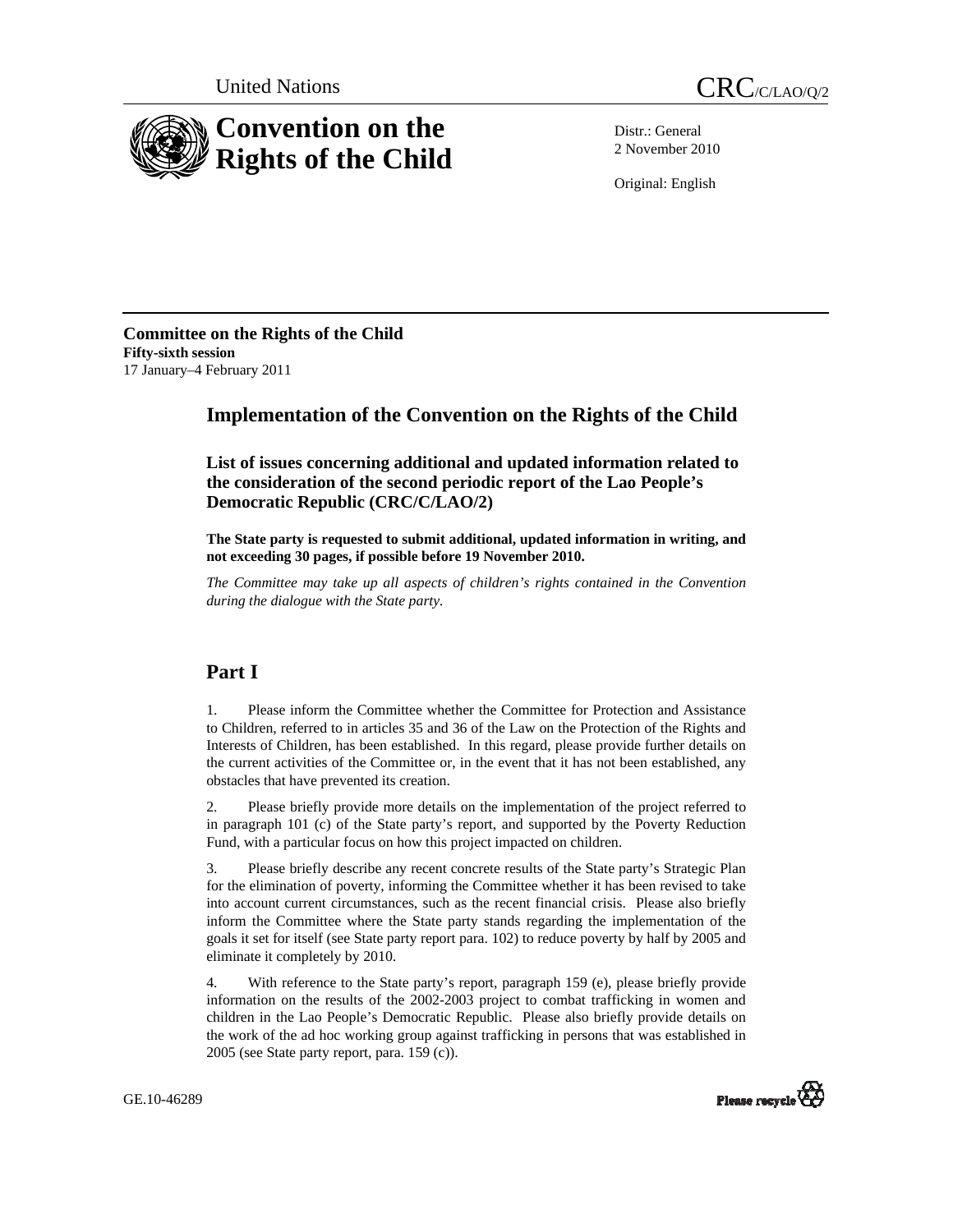5. Please inform the Committee whether the national reporting network system referred to in article 38 of the Law on the Protection of the Rights and Interests of Children has been established. In this regard, please provide further details on the structure of the system and how it works or, if it has not yet been established, any obstacles that have prevented its creation.

6. Please briefly describe specific measures or activities put in place by the State party to strengthen families and, particularly, to provide assistance to parents and extended families in caring for, raising and educating their children.

7. Please provide information on measures taken to combat and prevent all forms of abuse against children, including sexual and physical abuse in the home and in care institutions.

8. Please briefly inform the Committee as to current efforts to ensure the rights of children with disabilities. In this regard, please update the Committee on any recent work of the National Commission for the Disabled (established in 1995) and of the Association for Disabled Women and Children (established in 1998).

9. Please indicate whether there is a register for children who are placed in rehabilitation and reformatories. Please also provide information on how long children stay in these centres and the reasons for their detention, as well as on whether there is a monitoring mechanism to review the placement of children in these centres.

### **Part II**

**In this section, the State party is invited to briefly (three pages maximum) update the information provided in its report with regard to:** 

- (a) New bills or laws and their respective regulations;
- (b) New institutions (and their mandates) or institutional reforms;

(c) Recently introduced policies, programmes and action plans and their scope and financing;

(d) Recent ratifications of human rights instruments.

### **Part III**

#### **Data, statistics and other information, if available**

1. In light of article 4 of the Convention, please provide updated data for 2008, 2009 and 2010, on budget allocations (including trends analysis) for the implementation of the Convention throughout the State Party in the areas of health, education and protection of children.

2. With reference to children in care, please provide disaggregated data (by sex, age, reason for entry into care and type of placement) for the years 2007, 2008 and 2009 on:

- (a) The number of children deprived of a family environment;
- (b) The number of children already in the care system;
- (c) The average length of stay in the childcare system.

3. Please provide updated data for 2007, 2008 and 2009, disaggregated by sex, age, ethnic group and rural/urban areas, on the number of children: